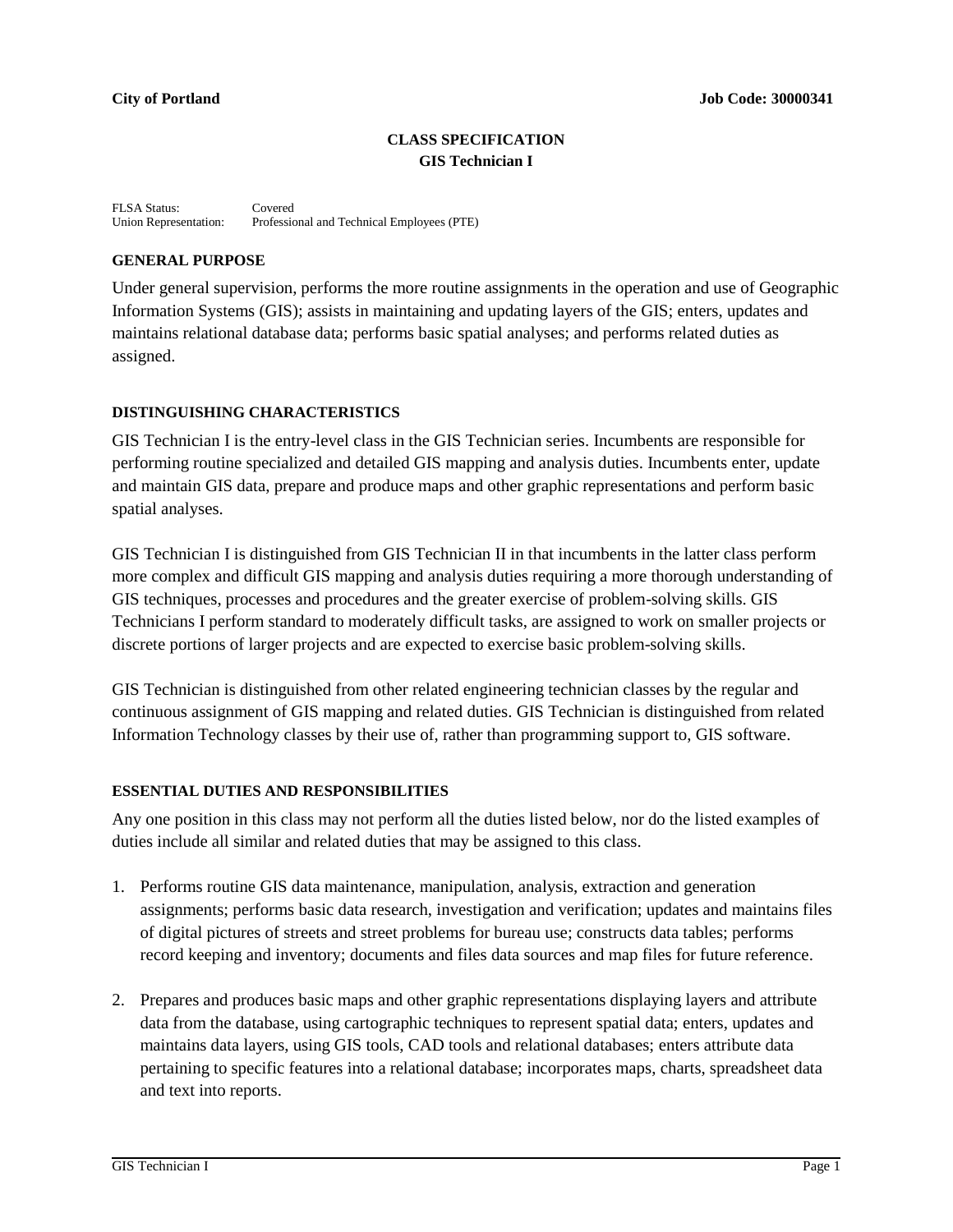- 3. Prepares and updates maps, drawings, plans, spreadsheets, data files and documentation.
- 4. Performs basic spatial analysis including buffering, and zone consolidation; interprets plans, photographs, maps and legal descriptions.
- 5. Codes and digitizes maps and geographical feature data into various GIS layers.
- 6. Responds to requests from the public for GIS data.
- 7. Consults with supervisor and client regarding scope of mapping requests; researches available data; develops map layouts and executes design drafts.
- 8. Conducts site visits to verify and update data.
- 9. Assists in resolving and troubleshooting basic GIS-related problems; maintains computer hardware and accessories**;** provides basic GIS software training for bureau personnel.

### **OTHER DUTIES**

- 1. Attends staff meetings, training and conferences.
- 2. Provides GIS support for other software applications.

## **MINIMUM QUALIFICATIONS**

#### **Knowledge of:**

- 1. Basic geographic information system concepts, practices and techniques, including computer mapping and attribute data conversion, transfer, manipulation and analysis.
- 2. Basic GIS software, tools and applications.
- 3. Relational database concepts, methods and practices.
- 4. CAD software and hardware drafting media.
- 5. Terminology, methods and techniques used in engineering maps and records.
- 6. Data gathering and research skills.
- 7. Use of word processing, spreadsheet and database software.
- 8. Operating system fundamentals and procedures for the use of computer systems and related equipment.
- 9. Algebra, geometry and trigonometry as applied to engineering and mapping formulas.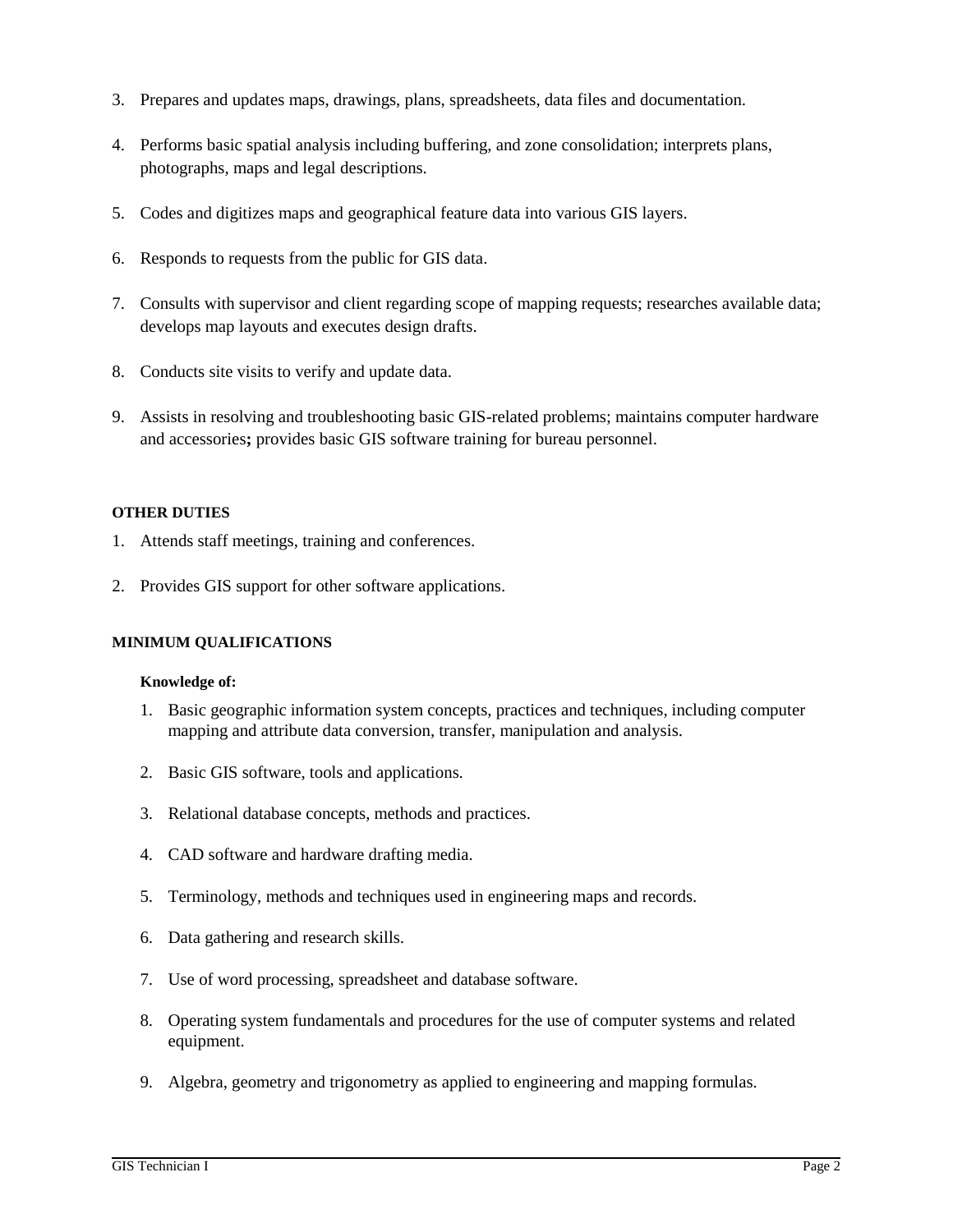# **Ability to:**

- 1. Utilize basic GIS software, computer-aided drafting, graphics and other applications to carry out assigned responsibilities.
- 2. Perform basic engineering computations and computer analyses.
- 3. Independently perform basic GIS assignments with initiative and creativity.
- 4. Interpret maps, graphs, satellite and aerial images and geologic conditions.
- 5. Recognize and resolve standard discrepancies in attribute data.
- 6. Perform basic spatial analyses.
- 7. Prepare accurate GIS cartographic products.
- 8. Communicate effectively orally and in writing.
- 9. Establish and maintain effective working relationships with bureau staff and management, members of the public and others encountered in the course of work.

### **Training and Experience:**

A typical way of obtaining the knowledge, skills and abilities outlined above is graduation from high school or G.E.D. equivalent, technical school or vocational school, supplemented by course work in architectural, civil and mechanical engineering drafting and geographical information systems; or an equivalent combination of training and experience. Experience in a public agency is preferred.

#### **Licenses; Certificates; Special Requirements:**

A valid state driver's license may be required for certain assignments.

## **PHYSICAL AND MENTAL DEMANDS**

Persons with disabilities may be able to perform the essential duties of this class with reasonable accommodation. Reasonable accommodation will be evaluated on an individual basis and depends, in part, on the specific requirements for the job, the limitations related to disability and the ability of the hiring bureau to accommodate the limitation.

## **Class History:**

| Adopted:<br>Revised: | 08-30-96<br>$07-01-01$ | Engineering Technician I (3107) – GIS specialty created.<br>Spec revised as part of the COPPEA Classification and Compensation study. GIS<br>Technician I (6061) class created from the following COPPEA classes:<br>3107 Technician I (GIS specialty) |
|----------------------|------------------------|--------------------------------------------------------------------------------------------------------------------------------------------------------------------------------------------------------------------------------------------------------|
| Revised:             | 08-01-06               | Spec history revised to reflect pre-2001 COPPEA Study history. Spec formatting<br>modified.                                                                                                                                                            |
| Revised:             |                        | 08-07-06 Revised FLSA status from "Non-exempt" to "Covered."<br>June 2009 - Change Job Class number from 6061 to 30000341, due to system change.                                                                                                       |